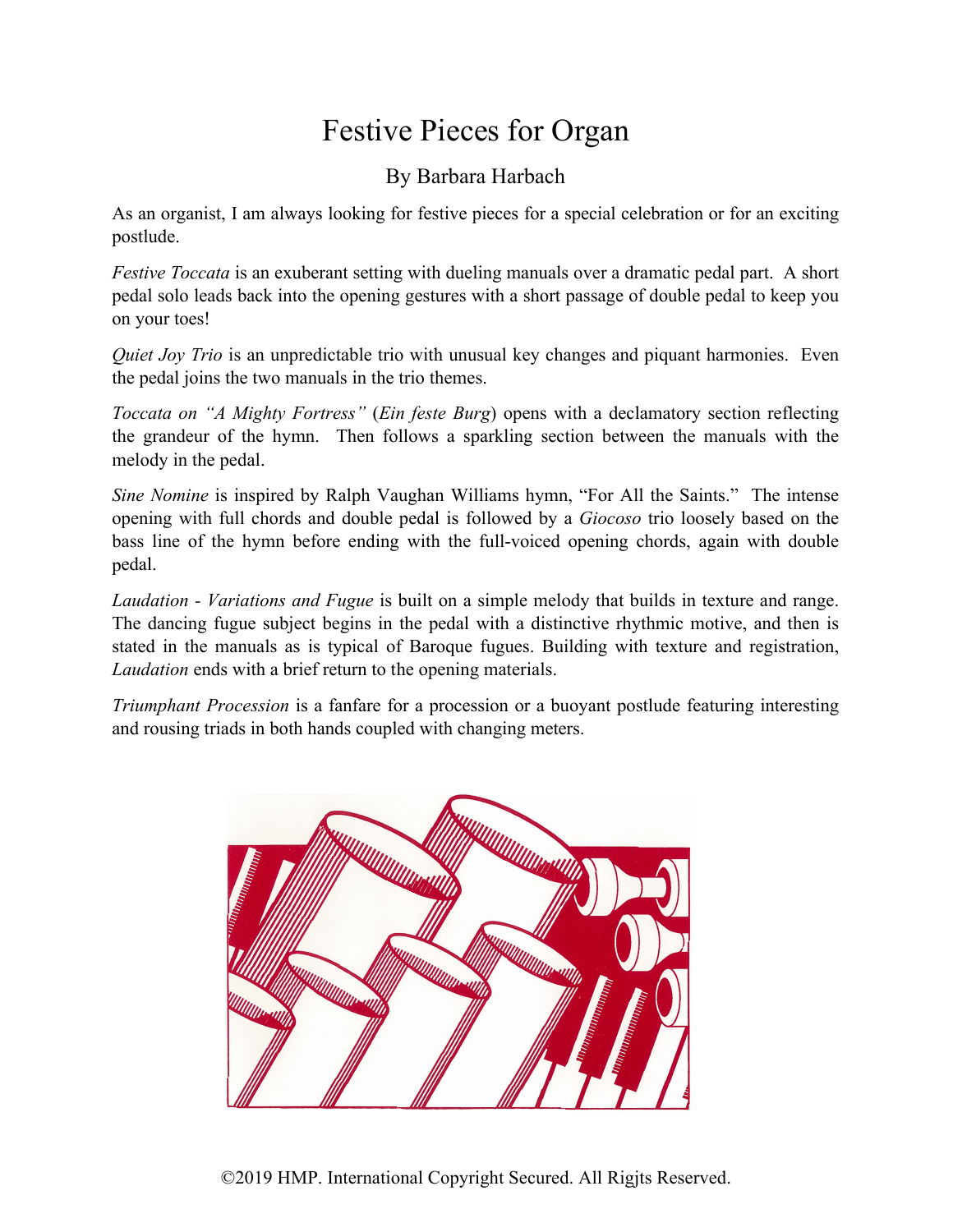#### Festive Toccata

Sw. & Gt. Full with Mixtures Ped. Full with Reeds

Barbara Harbach







<sup>©2019</sup> HMP. International Copyright Secured. All Rigjts Reserved.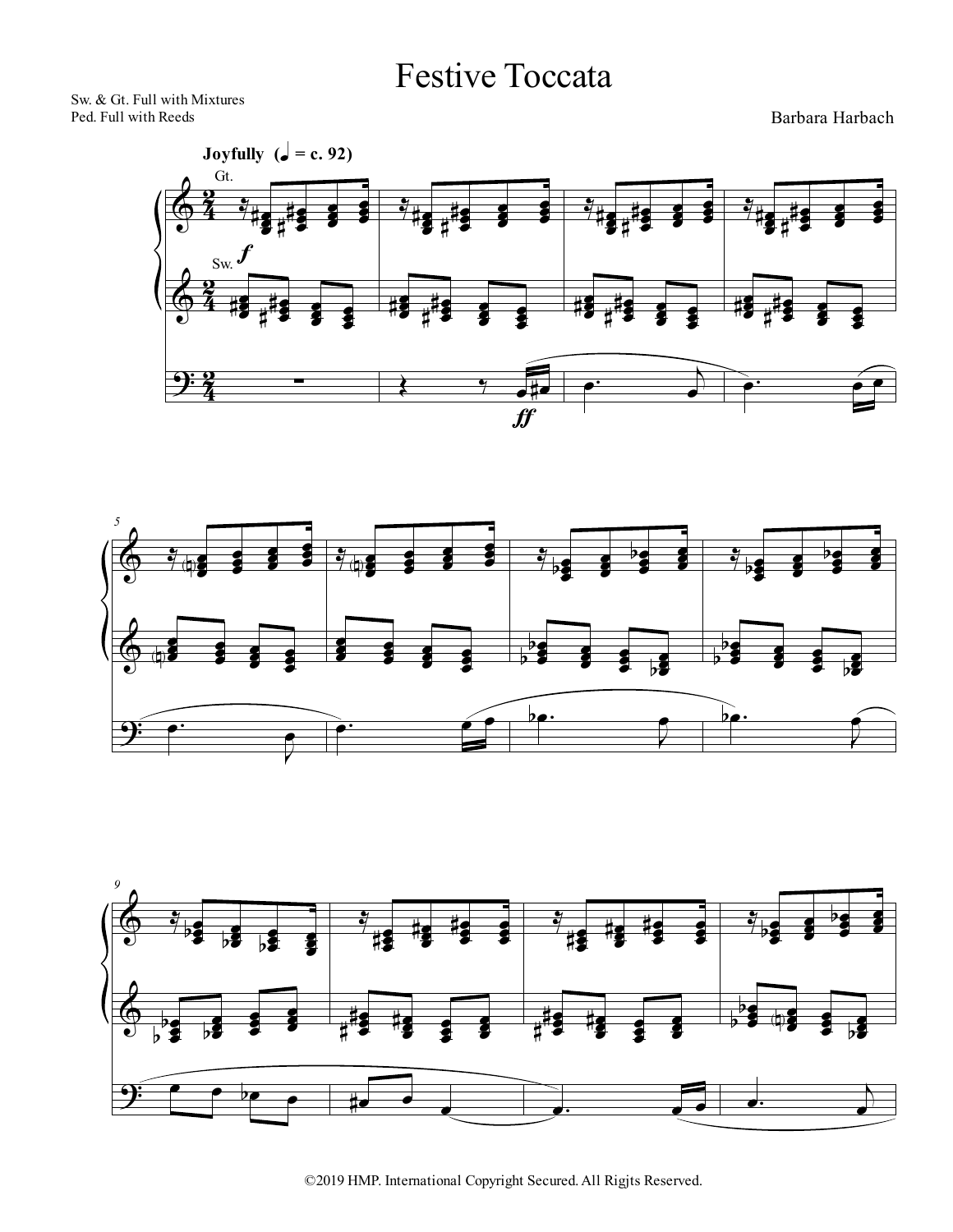# Quiet Joy Trio







©2019 HMP. International Copyright Secured. All Rights Reserved.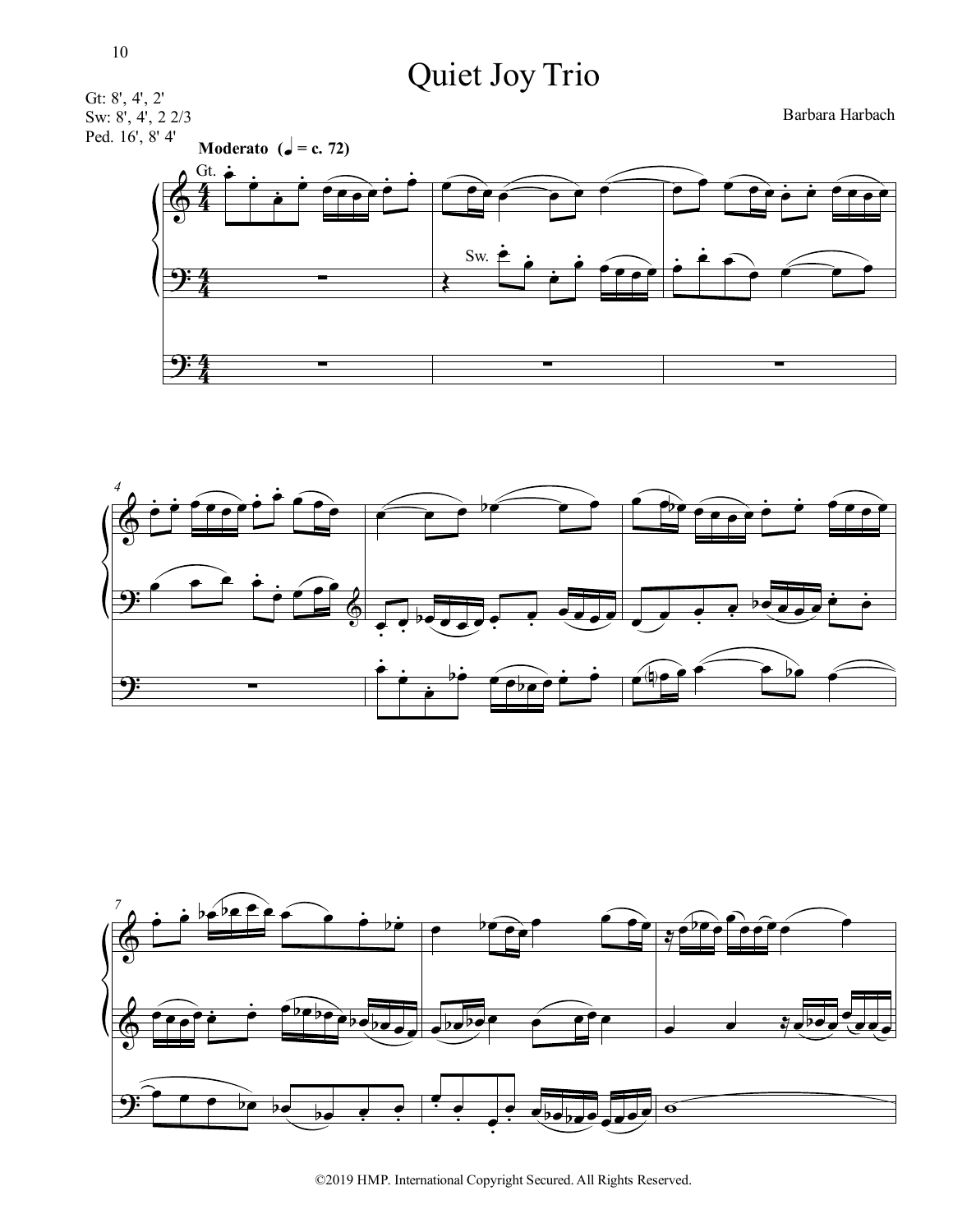# Toccata on "A Mighty Fortress"

*Ein Feste Burg*

Martin Luther arr. Barbara Harbach

#### $\Phi$  $\frac{1}{2}$  $\frac{1}{2}$  $rac{4}{4}$ 4  $rac{4}{4}$ 4  $rac{4}{4}$ 4 œ œ Moderato  $\left(\frac{1}{e}\right) = c. 80$ )<br>  $\frac{1}{e} \frac{1}{e} \frac{1}{e}$ ∼<br>E , ƒ œ  $\frac{1}{\sqrt{2}}$  $\boldsymbol{f}$ œ œ œ œ œ  $\overline{\bullet}$ œ  $\overline{P}$ œ , œ  $\bar{r}$ , œ  $\bar{e}$  $\bar{\bullet}$ ,  $\overline{\bullet}$  $\overline{\phantom{a}}$ œ  $\frac{\epsilon}{\cdot}$ , œ , œ  $\equiv$ œ œ , œ œ , œ œ ,  $\overline{P}$  $\overline{\phantom{0}}$  $\overline{9}$ œ , œ , œ ,  $\overline{a}$ œ  $\frac{\bullet}{\bullet}$  $\equiv$ œ  $\frac{1}{\sqrt{2}}$ œ  $\widehat{e}$ œ ∀œ É  $\Phi$  $\overrightarrow{•}$  $\mathbf{E}$ ϖ *Freely - begin slowly and accel.* Gt.







©2018 HMP. International Copyright Secrued. All Rights Reserved.

Full Organ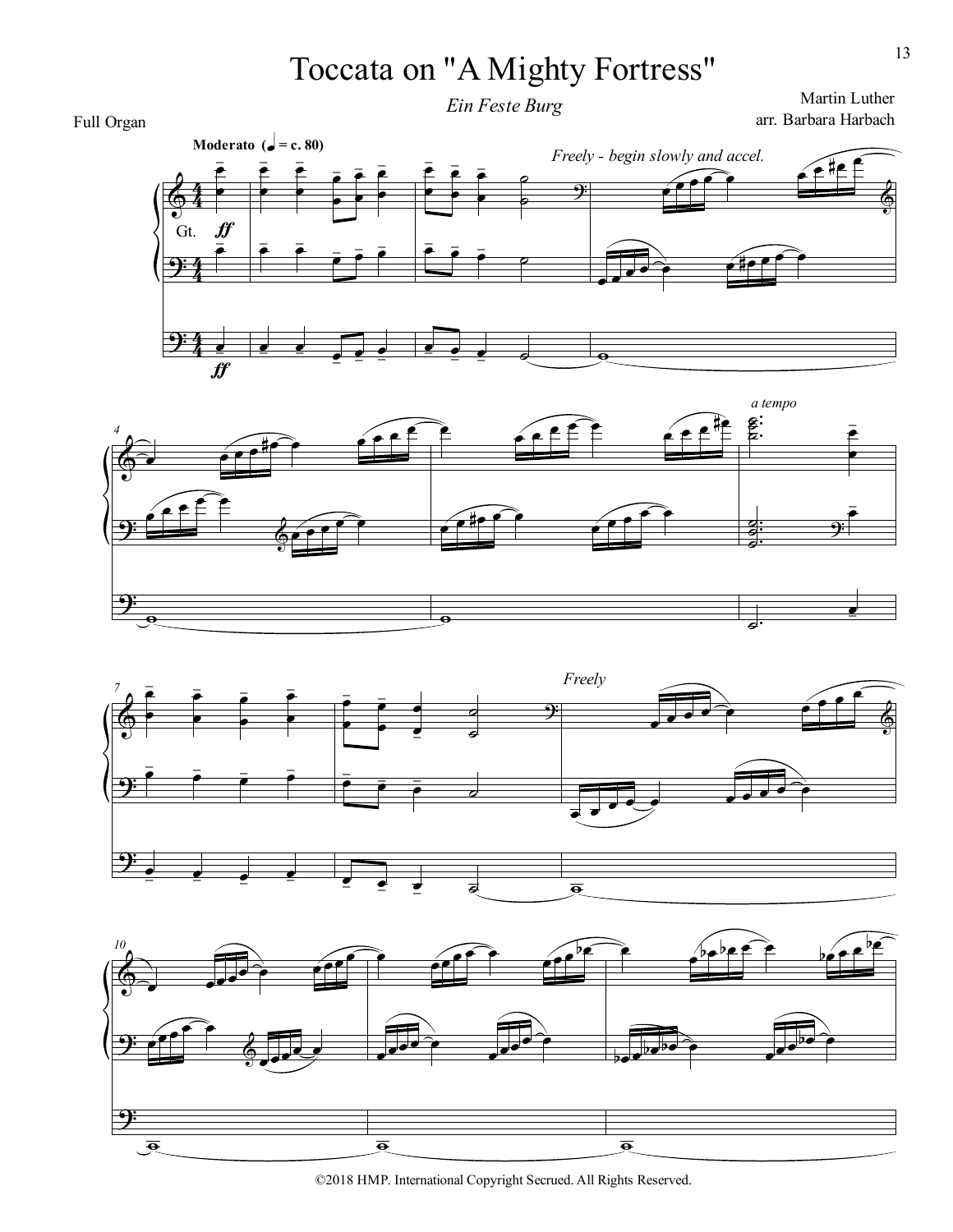### Sine Nomine

"For All the Saints"







©2018 HMP. International Copyright Secured. All Rights Reserved.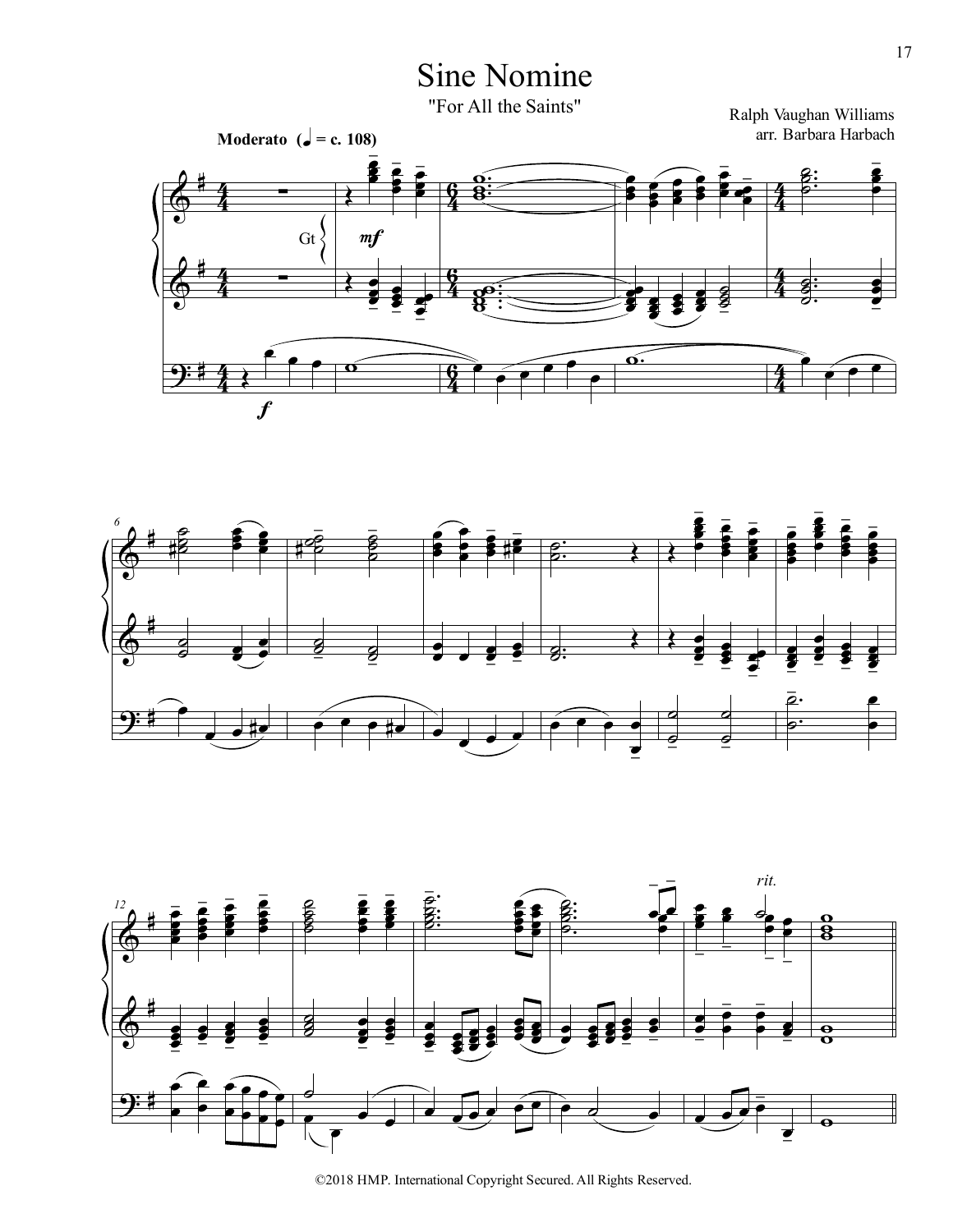### Laudation

Variations and Fugue for Organ

Barbara Harbach









©2018 HMP. International Copyright Secured. All rights reserved.

22

Swell: Soft Reed Great: 8 Flute